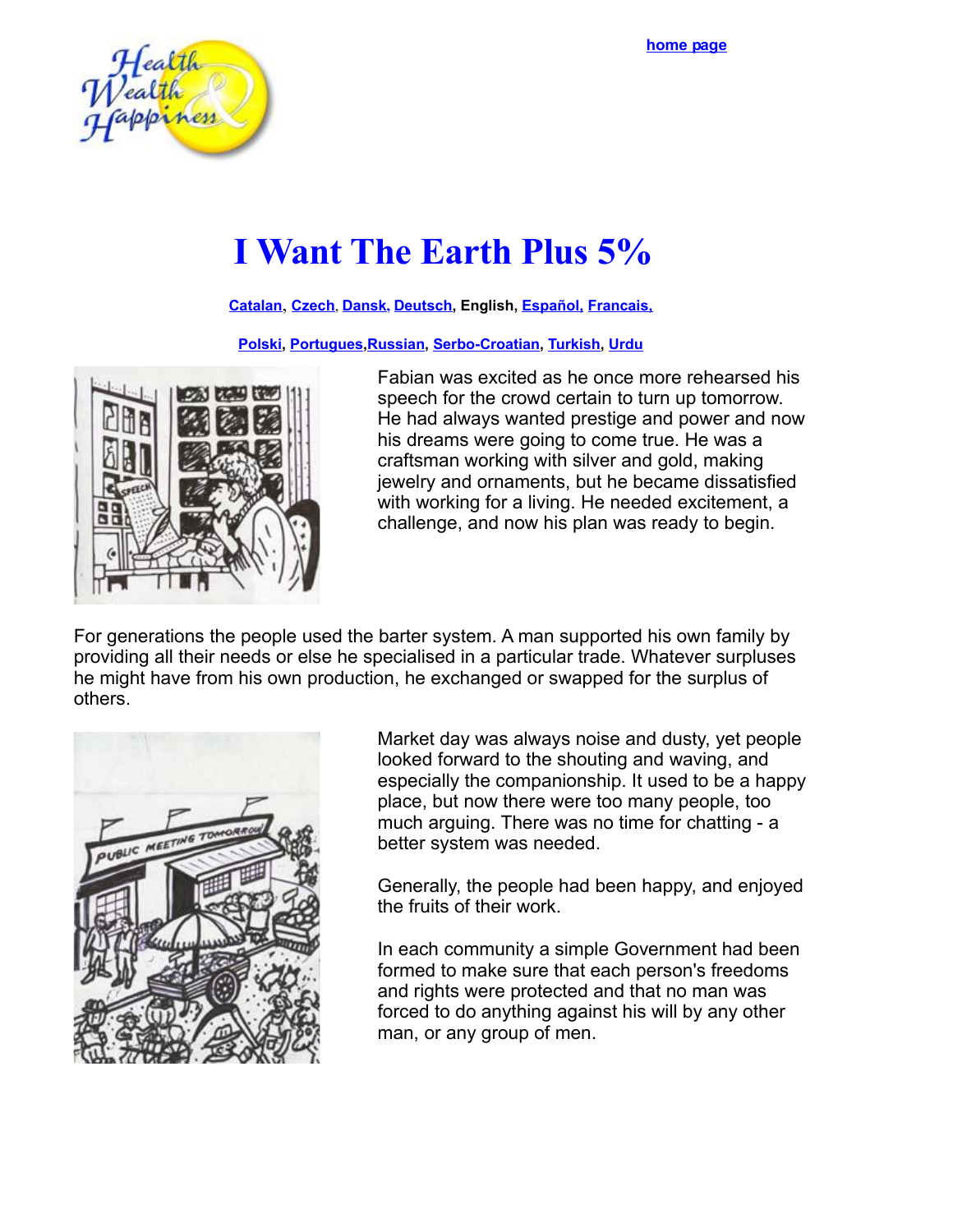

**This was the Government's one and only purpose and each Governor was voluntarily supported by the local community who elected him.**

However, market day was the one problem they could not solve. Was a knife worth one or two baskets of corn? Was a cow worth more than a wagon … and so on. No one could think of a better system.

Fabian had advertised, "I have the solution to our bartering problems, and I invite everyone to a public meeting tomorrow."

The next day there was a great assembly in the town square and Fabian explained all about the new system which he called "money". It sounded good. "How are we to start?" the people asked.

"The gold which I fashion into ornaments and jewelry is an excellent metal. It does not tarnish or rust, and will last a long time. I will make some gold into coins and we shall call each coin a dollar."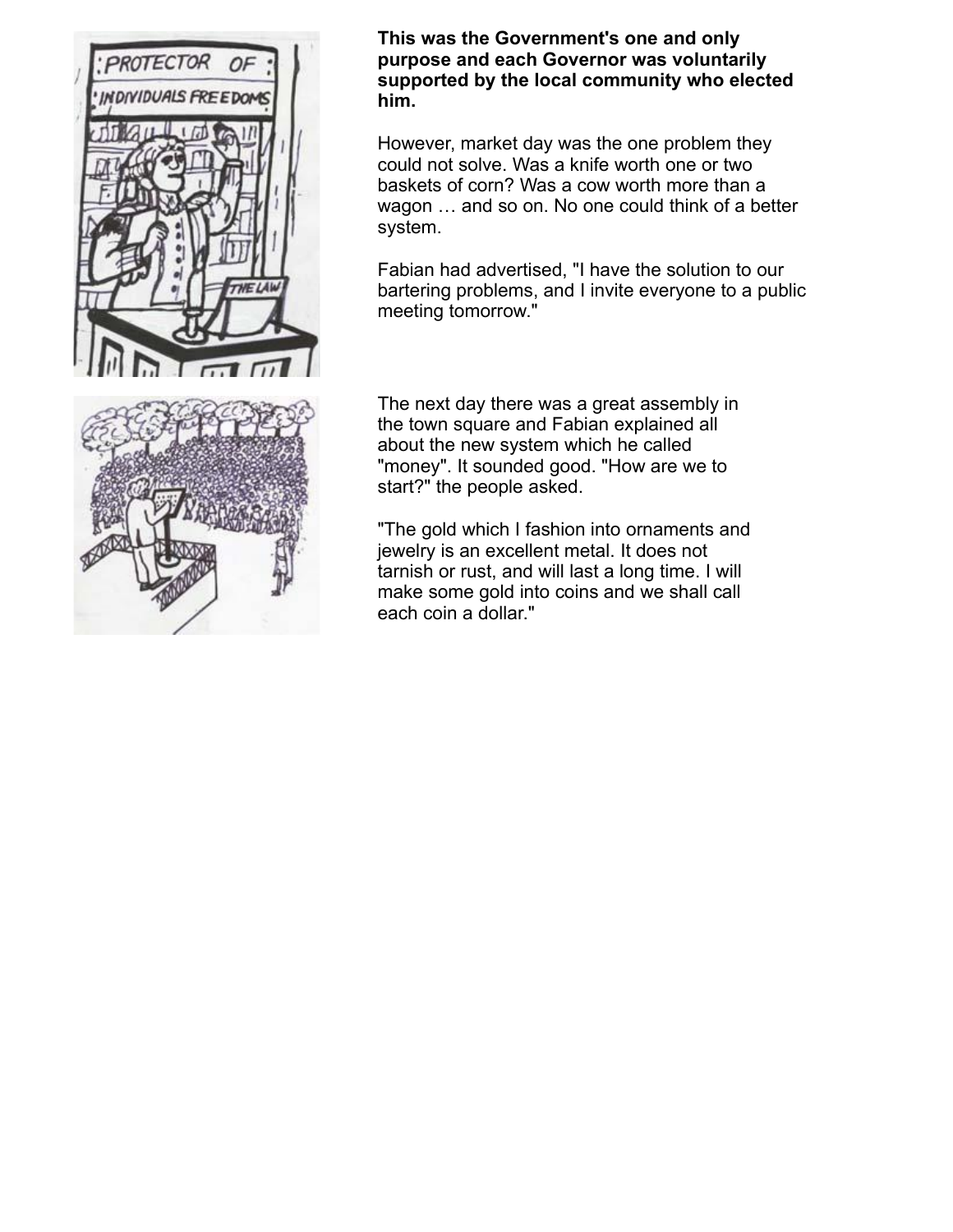## **He explained how values would work, and that "money" would be really a medium for exchange - a much better system than bartering.**

One of the Governors questioned, "Some people can dig gold and make coins for themselves", he said.

"This would be most unfair", Fabian was ready with the answer. "Only those coins approved by the Government can be used, and these will have special marking stamped on them." This seemed reasonable and it was proposed that each man be given an equal number. "But I deserve the most," said the candle-maker. "Everyone uses my candles." "No", said the farmer, "without food there is no life, surely we should get the most." And so the bickering continued.

Fabian let them argue for a while and finally he said, "**Since none of you can agree, I suggest you obtain the number you require from me. There will be no limit, except for your ability to repay**. The more you obtain, the more you must repay in one year's time. "And what will you receive?" the people asked.

**"Since I am providing a service, that is, the money supply, I am entitled to payment for my work. Let us say that for every 100 pieces you obtain, you repay me 105 for every year that you owe the debt. The 5 will be my charge, and I shall call this charge interest."**

There seemed to be no other way, and besides, 5% seemed little enough charge. "Come back next Friday and we will begin."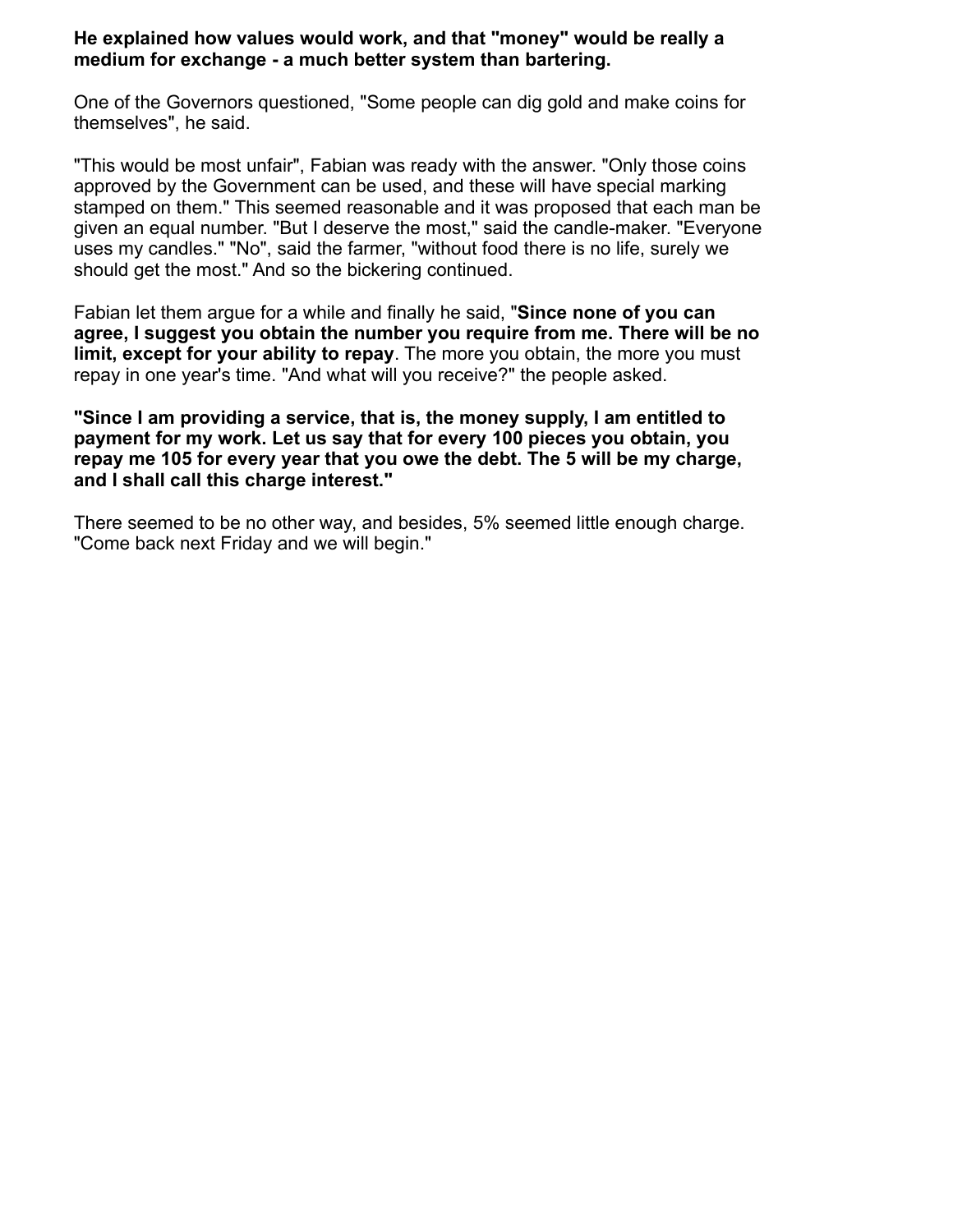

Fabian wasted no time. He made coins day and night, and at the end of the week he was ready. The people were queued up at his shop, and after the coins were inspected and approved by the Governors the system commenced. Some borrowed only a few and they went off to try the new system.

They found money to be marvelous, and they soon valued everything in gold coins or dollars. The value they placed on everything was called a "price", and the price mainly depended on the amount of work required to produce it. If it took a lot of work the price was high, but if it was produced with little effort it was quite inexpensive.

In one town lived Alan, who was the only watchmaker. His prices were high because the customers were willing to pay just to own one of his watches.

Then another man began making watches and offered them at a lower price in order to get sales. Alan was forced to lower his prices, and in no time at all prices came down, so that both men were striving to give the best quality at the lowest price. **This was genuine free competition.**

**It was the same with builders, transport operators, accountants, farmers, in fact, in every endeavour. The customers always chose what they felt was the best deal - they had freedom of choice. There was no artificial protection such as licences or tariffs to prevent other people from going into business. The standard of living rose, and before long the people wondered how they had ever done without money.**



At the end of the year, Fabian left his shop and visited all the people who owed him money. Some had more than they borrowed, but this meant that others had less, since there were only a certain number of coins issued in the first place. Those who had more than they borrowed paid back each 100 plus the extra 5, but still had to borrow again to carry on.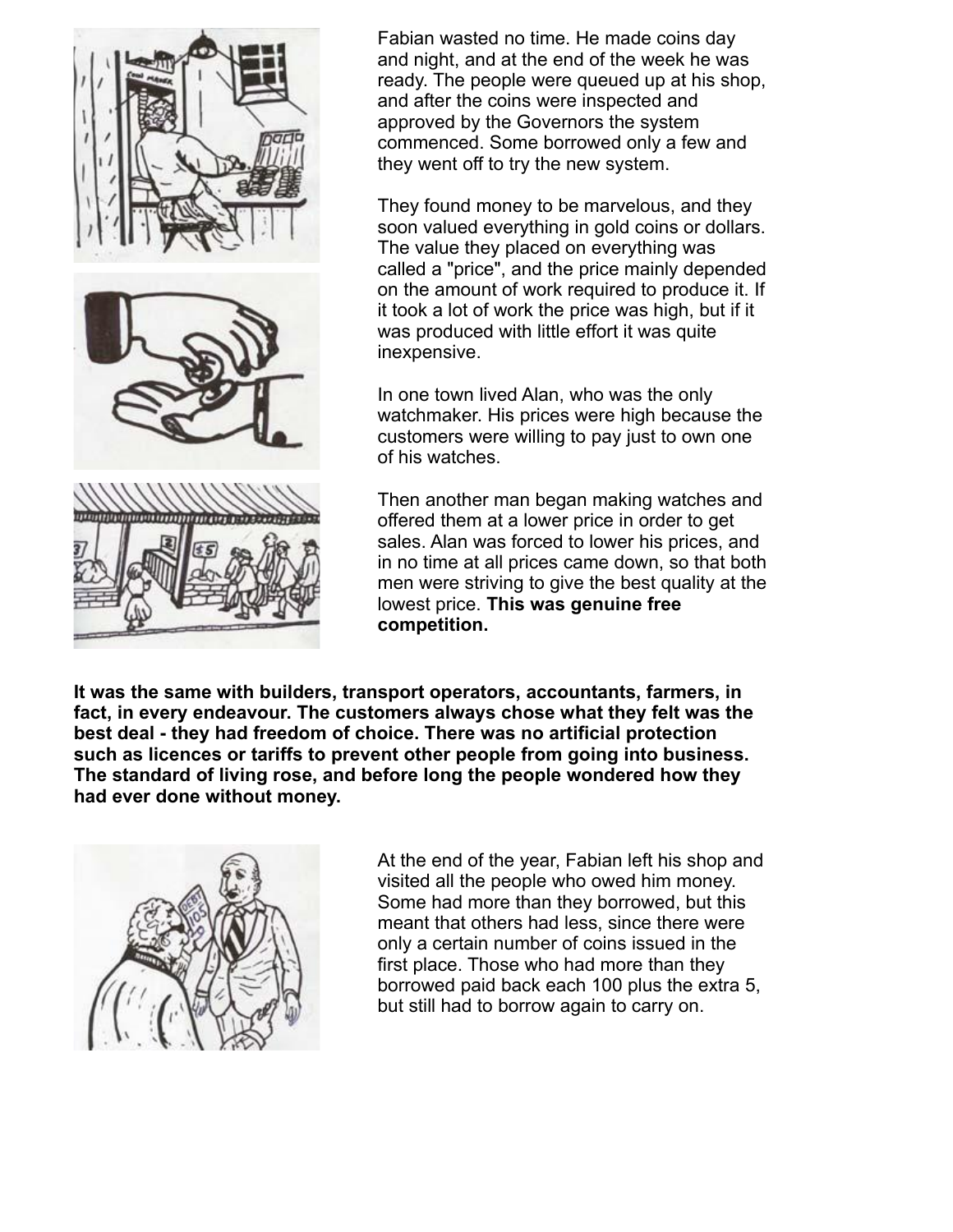The others discovered for the first time that they had a debt. Before he would lend them more money, Fabian took a mortgage over some of their assets, and everyone went away once moreto try and get those extra 5 coins whichalways seemed so hard to find.

No one realised that as a whole, the country could never get out of debt until all the coins were repaid, but even then, there were those extra 5 on each 100 which had never been lent out at all. No one but Fabian could see that it was impossible to pay the interest - the extra money had never been issued, therefore someone had to miss out.

It was true that Fabian spent some coins, but he couldn't possibly spend anything like 5% of the total economy on himself. There were thousands of people and Fabian was only one. Besides, he was still a goldsmith making a comfortable living.



At the back of his shop Fabian had a strongroom and people found it convenient to leave some of their coins with him for safekeeping. He charged a small fee depending on the amount of money, and the time it was left with him. He would give the owner receipts for the deposit.

When a person went shopping, he did not normally carry a lot of gold coins. He would give the shopkeeper one of the receipts to the value of the goods he wanted to buy.



Shopkeepers recognised the receipt as being genuine and accepted it with the idea of taking it to Fabian and collecting the appropriate amount in coins. The receipts passed from hand to hand instead of the gold itself being transferred. The people had great faith in the receipts - they accepted them as being as good as coins.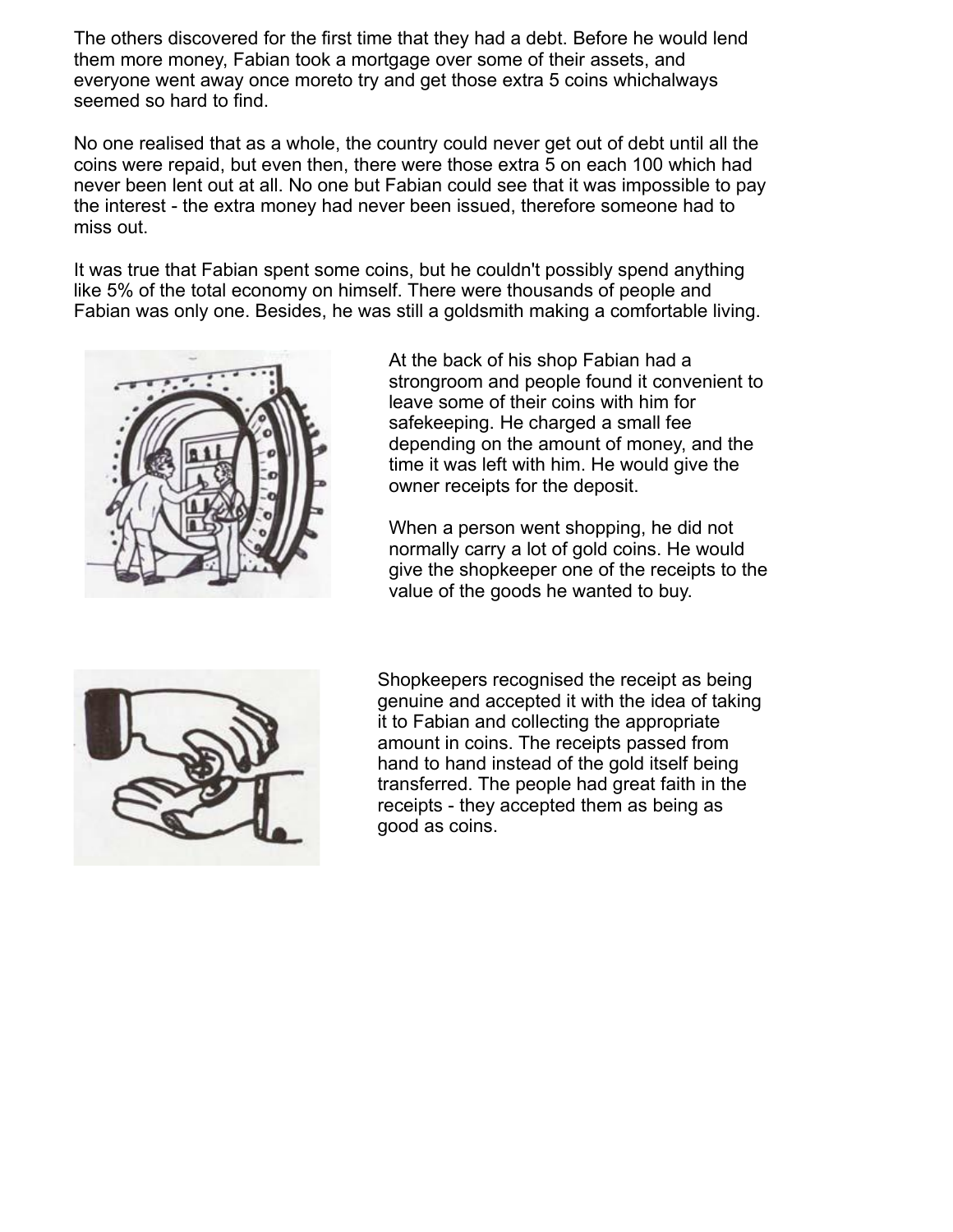Before long, Fabian noticed that it was quite unusual for anyone to actually call for their gold coins.

He thought to himself, "Here I am in possession of all this gold and I am still a hard working craftsman. It doesn't make sense. Why there are dozens of people who would be glad to pay me interest for the use of this gold which is lying here and rarely called for.

**It is true, the gold is not mine - but it is in my possession, which is all that matters.** I hardly need to make any coins at all, I can use some of the coins stored in the vault."

At first he was very cautious, only loaning a few at a time, and then only on tremendous security. But gradually he became bolder, and larger amounts were loaned.

One day, a large loan was requested. Fabian suggested, "Instead of carrying all these coins we can make a deposit in your name, and then I shall give you several receipts to the value of the coins." The borrower agreed, and off he went with a bunch of receipts**. He had obtained a loan, yet the gold remained in the strongroom.** After the client left, Fabian smiled. He could have his cake and eat it too. He could "lend" gold and still keep it in his possession.

Friends, strangers and even enemies needed funds to carry out their businesses and so long as they could produce security, they could borrow as much as they needed. By simply writing out receipts Fabian was able to "lend" money to several times the value of gold in his strong-room, and he was not even the owner of it. Everything was safe so long as the real owners didn't call for their gold and the confidence of the people was maintained.



He kept a book showing the debits and credits for each person. The lending business was proving to be very lucrative indeed.

His social standing in the community was increasing almost as fast as his wealth. He was becoming a man of importance, he commanded respect. In matters of finance, his very word was like a sacred pronouncement.



Goldsmiths from other towns became curious about his activities and one day they called to see him. He told them what he was doing, but was very careful to **emphasize the need for secrecy.** 

**If their plan was exposed, the scheme would fail,** so they agreed to form their own secret alliance.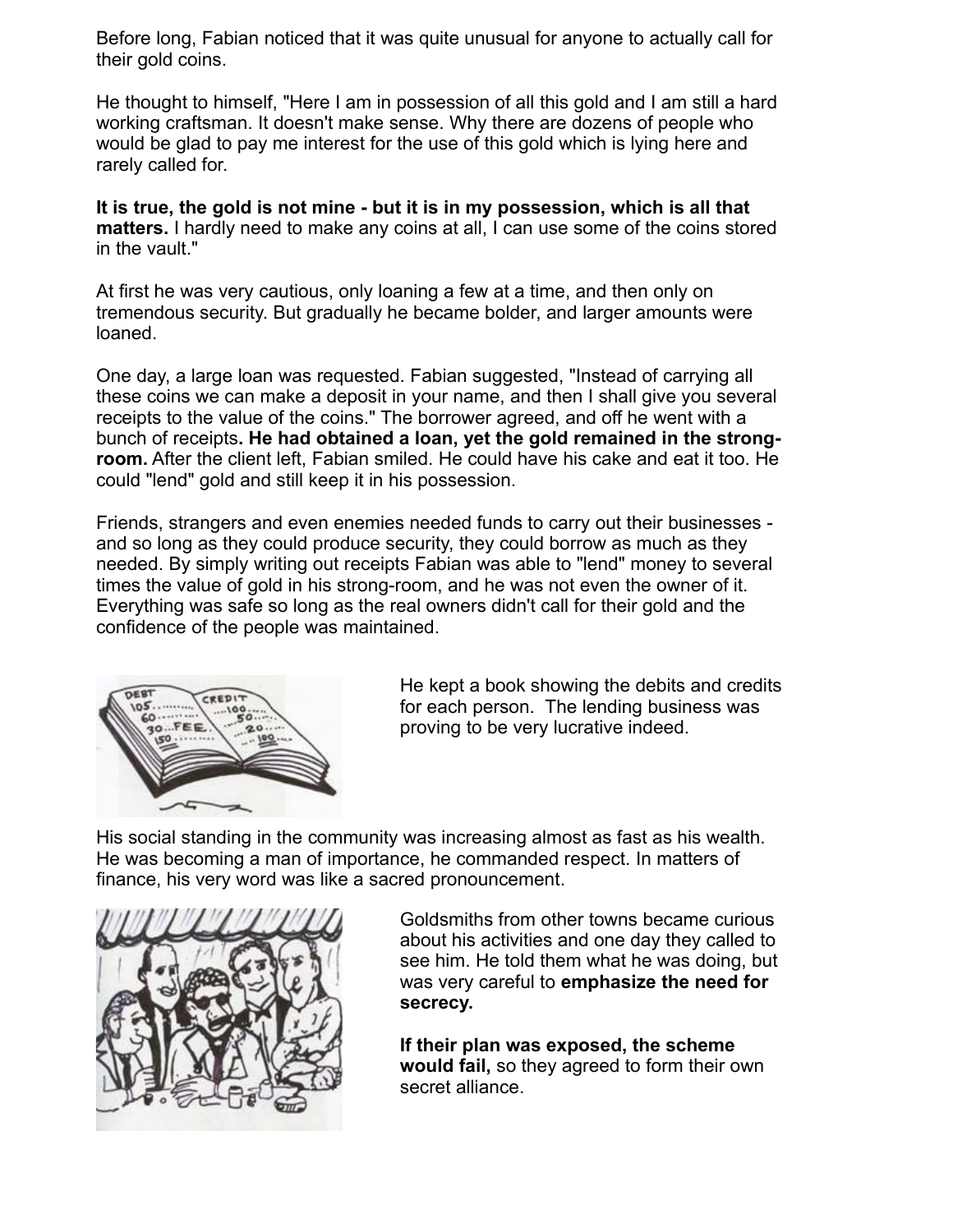Each returned to his own town and began to operate as Fabian had taught.

People now accepted the receipts as being as good as gold itself, and many receipts were deposited for safe keeping in the same way as coins. When a merchant wished to pay another for goods, he simply wrote a short note instructing Fabian to transfer money from his account to that of the second merchant. It took Fabian only a few minutes to adjust the figures.

This new system became very popular, and the instruction notes were called "checks".

Late one night, the goldsmiths had another secret meeting and Fabian revealed a new plan. The next day they called a meeting with all the Governors, and Fabian began. "The receipts we issue have become very popular. No doubt, most of you Governors are using them and you find them very convenient." They nodded in agreement and wondered what the problem was. "Well", he continued, "some receipts are being copied by counterfeiters. This practice must be stopped."

The Governors became alarmed. "What can we do?" they asked. Fabian replied, "**My suggestion is this - first of all, let it be the Government's job to print new notes on a special paper with very intricate designs, and then each note to be signed by the chief Governor. We goldsmiths will be happy to pay the printing costs, as it will save us a lot of time writing out receipts**". The Governors reasoned, "Well, it is our job to protect the people against counterfeiters and the advice certainly seems like a good idea." So they agreed to print the notes.



"Secondly," Fabian said, "some people have gone prospecting and are making their own gold coins. I suggest that you pass a law so that any person who finds gold nuggets must hand them in. Of course, they will be reimbursed with notes and coins."

The idea sounded good and without too much thought about it, they printed a large number of crisp new notes. Each note had a value printed on it - \$1, \$2, \$5, \$10 etc. The small printing costs were paid by the goldsmiths.

The notes were much easier to carry and they soon became accepted by the people. **Despite their popularity however, these new notes and coins were used for only 10% of transactions. The records showed that the check system accounted for 90% of all business**.

The next part of his plan commenced. Until now, people were paying Fabian to guard their money. In order to attract more money into the vault Fabian offered to pay depositors 3% interest on their money.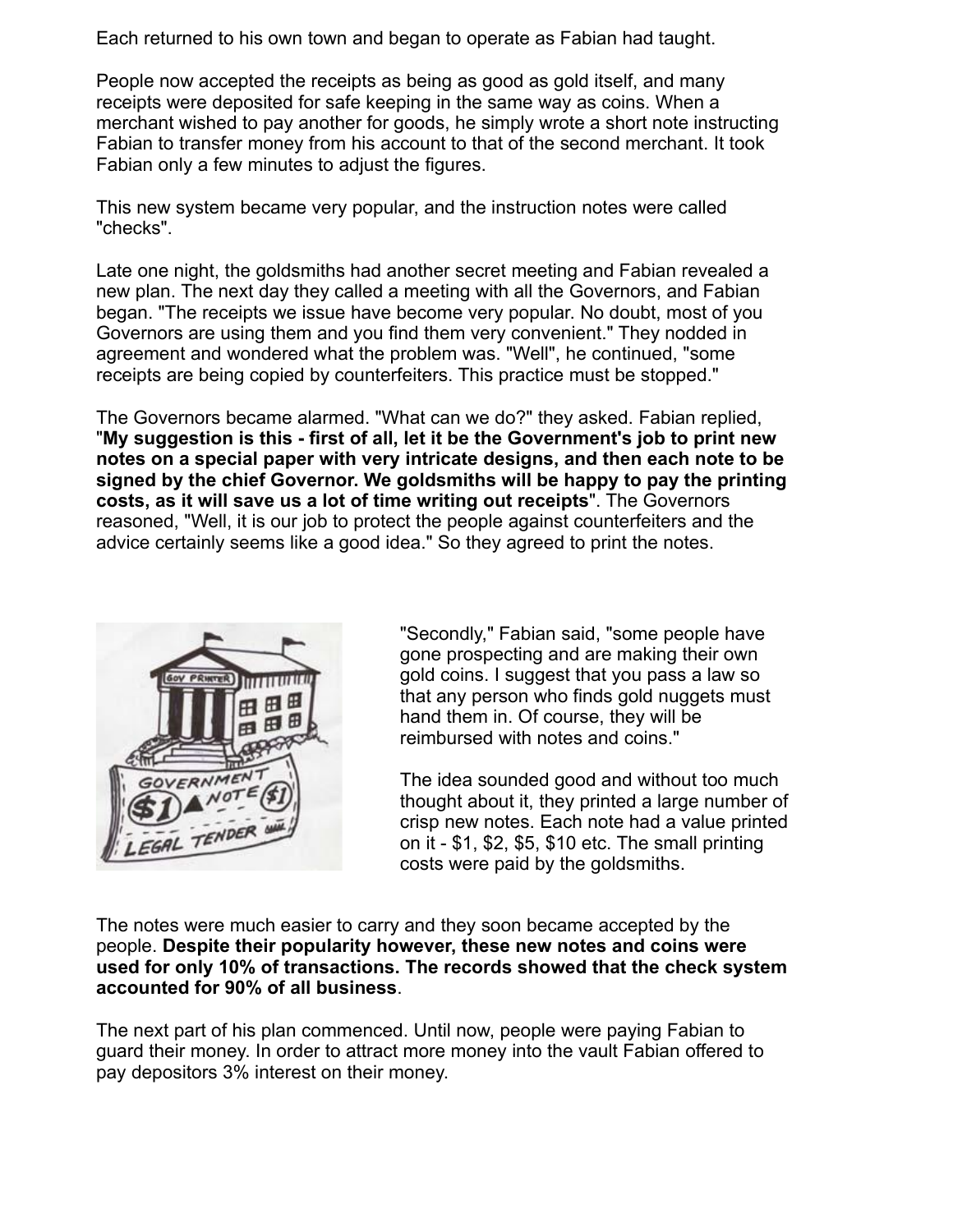

Most people believed that he was re-lending their money out to borrowers at 5%, and his profit was the 2% difference. Besides, the people didn't question him as getting 3% was far better than paying to have the money guarded.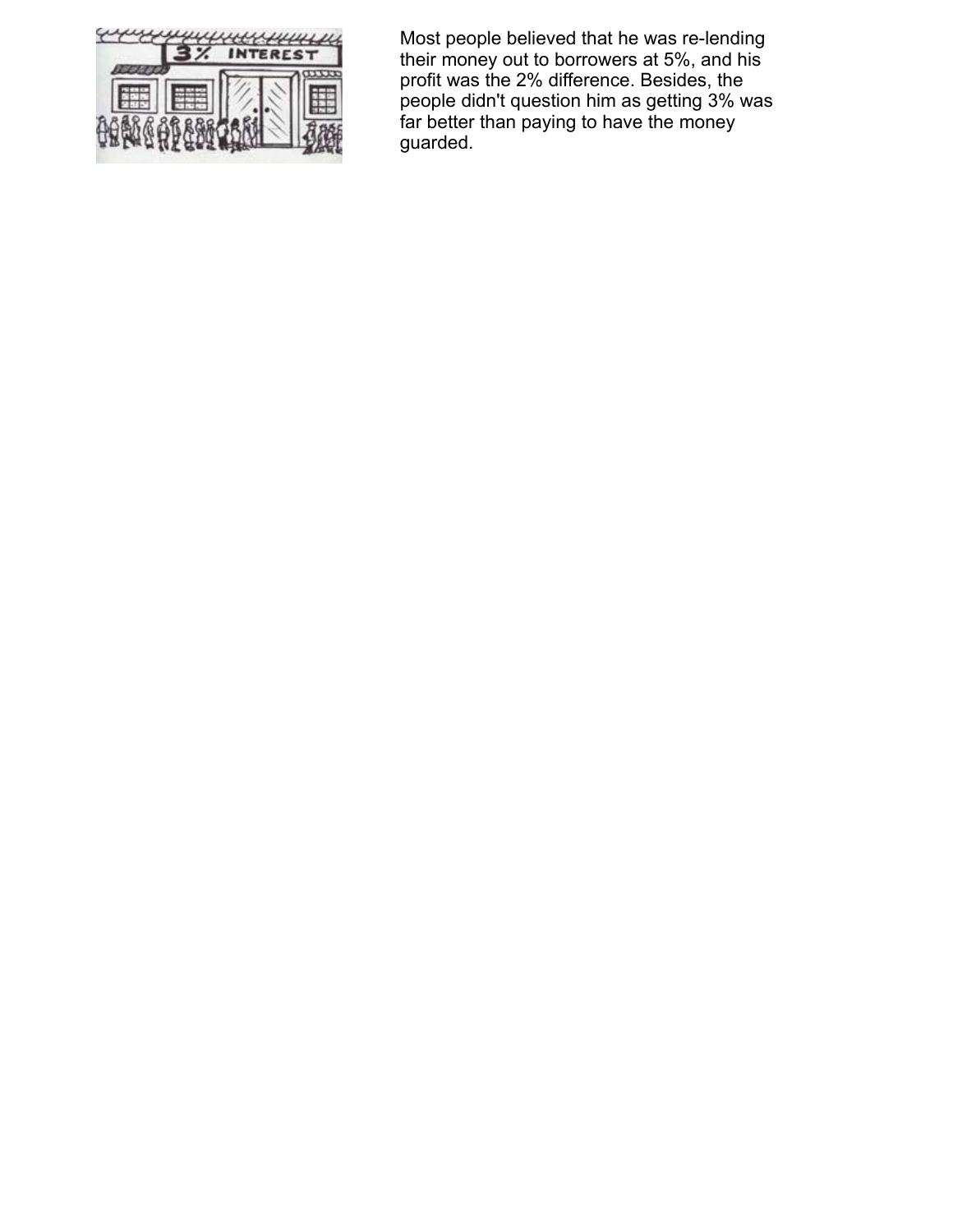**The volume of savings grew and with the additional money in the vaults,** Fabian was able to lend \$200, \$300, \$400 sometimes up to \$900 for every \$100 in notes and coins that he held in deposit. He had to be careful not to exceed this nine to one ratio, because one person in ten did require the notes and coins for use.

If there was not enough money available when required, people would become suspicious, especially as their deposit books showed how much they had deposited. Nevertheless, on the \$900 in book figures that Fabian loaned out by writing checks himself, he was able to demand up to \$45 in interest, i.e. 5% on \$900. When the loan plus interest was repaid, i.e. \$945, the \$900 was cancelled out in the debit column and Fabian kept the \$45 interest. He was therefore quite happy to pay \$3 interest on the original \$100 deposited which had never left the vaults at all. **This meant that for every \$100 he held in deposits, it was possible to make 42% profit, most people believing he was only making 2%.** The other goldsmiths were doing the same thing. **They created money out of nothing at the stroke of a pen, and then charged interest on top of it.**

True, they didn't coin money, the Government actually printed the notes and coins and gave it to the goldsmiths to distribute. Fabian's only expense was the small printing fee. Still, they were creating credit money out of nothing and charging interest on top of it. Most people believed that the money supply was a Government operation. They also believed that Fabian was lending them the money that someone else had deposited, but it was very strange that no one's deposits ever decreased when a loan was advanced. If everyone had tried to withdraw their deposits at once, the fraud would have been exposed.

When a loan was requested in notes or coins, it presented no problem. Fabian merely explained to the Government that the increase in population and production required more notes, and these he obtained for the small printing fee.

One day a thoughtful man went to see Fabian. "This interest charge is wrong", he said. "**For every \$100 you issue, you are asking \$105 in return. The extra \$5 can never be paid since it doesn't exist.**

Farmers produce food, industry manufacturers goods, and so on, but only you produce money. Suppose there are only two businessmen in the whole country and we employ everyone else. We borrow \$100 each, we pay \$90 out in wages and expenses and allow \$10 profit (our wage). That means the total purchasing power is \$90 + \$10 twice, i.e. \$200. Yet to pay you we must sell all our produce for \$210. If one of us succeeds and sells all his produce for \$105, the other man can only hope to get \$95. Also, part of his goods cannot be sold, as there is no money left to buy them.

He will still owe you \$10 and can only repay this by borrowing more. The system is impossible."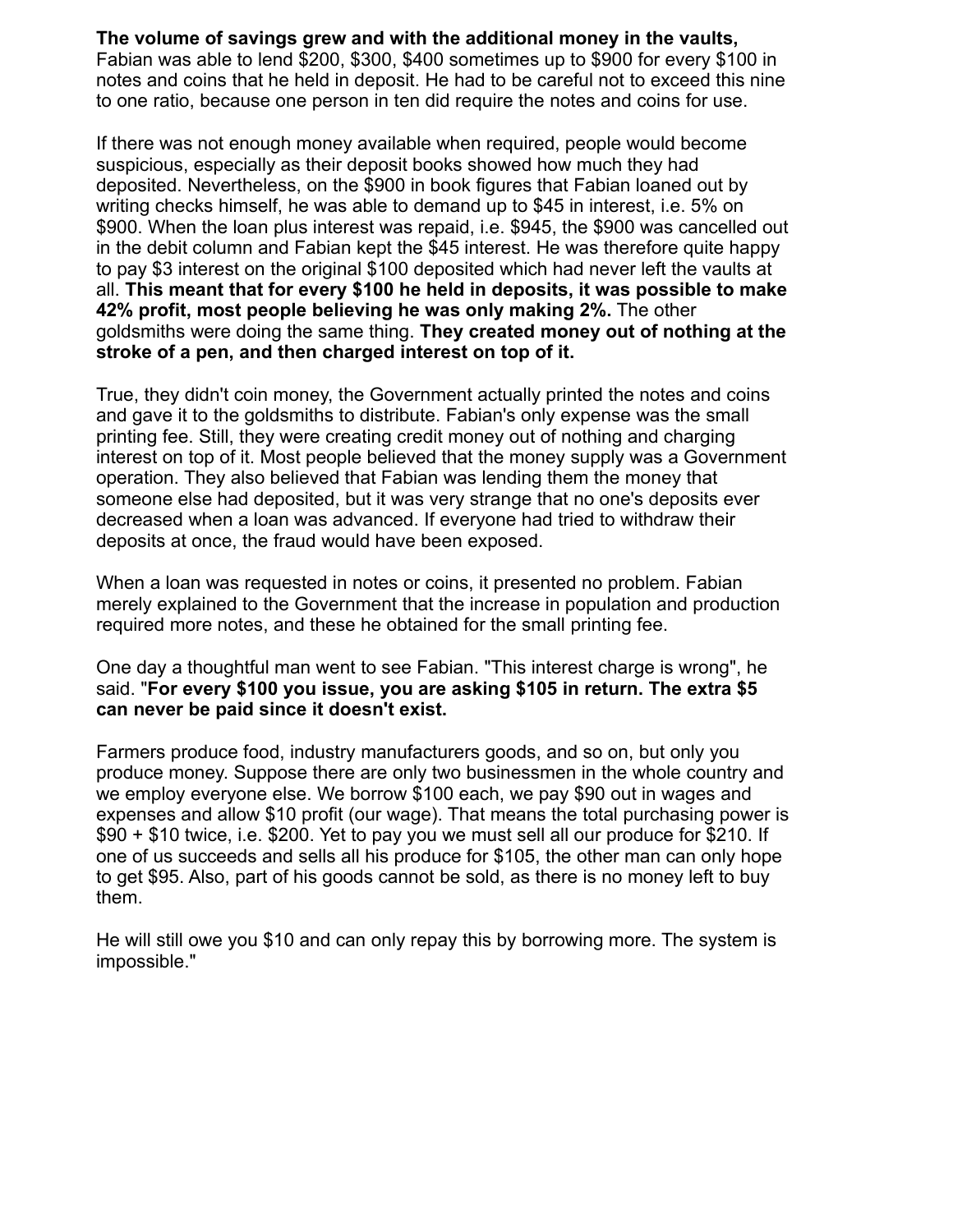

The man continued, "**Surely you should issue 105, i.e. 100 to me and 5 to you to spend. This way there would be 105 in circulation, and the debt can be repaid**."

Fabian listened quietly and finally said, "Financial economics is a deep subject, my boy, it takes years of study. Let me worry about these matters, and you look after yours. You must become more efficient, increase your production, cut down on your expenses and become a better businessman. I am always willing to help in these matters."

The man went away still unconvinced. There was something wrong with Fabian's operations and he felt that his questions had been avoided.

Yet, most people respected Fabian's word - "He is the expert, the others must be wrong. Look how the country has developed, how our production has increased we must be better off."



To cover the interest on the money they had borrowed, merchants were forced to raise their prices. Wage earners complained that wages were too low. Employers refused to pay higher wages, claiming that they would be ruined. Farmers could not get a fair price for their produce. Housewives complained that food was getting too dear.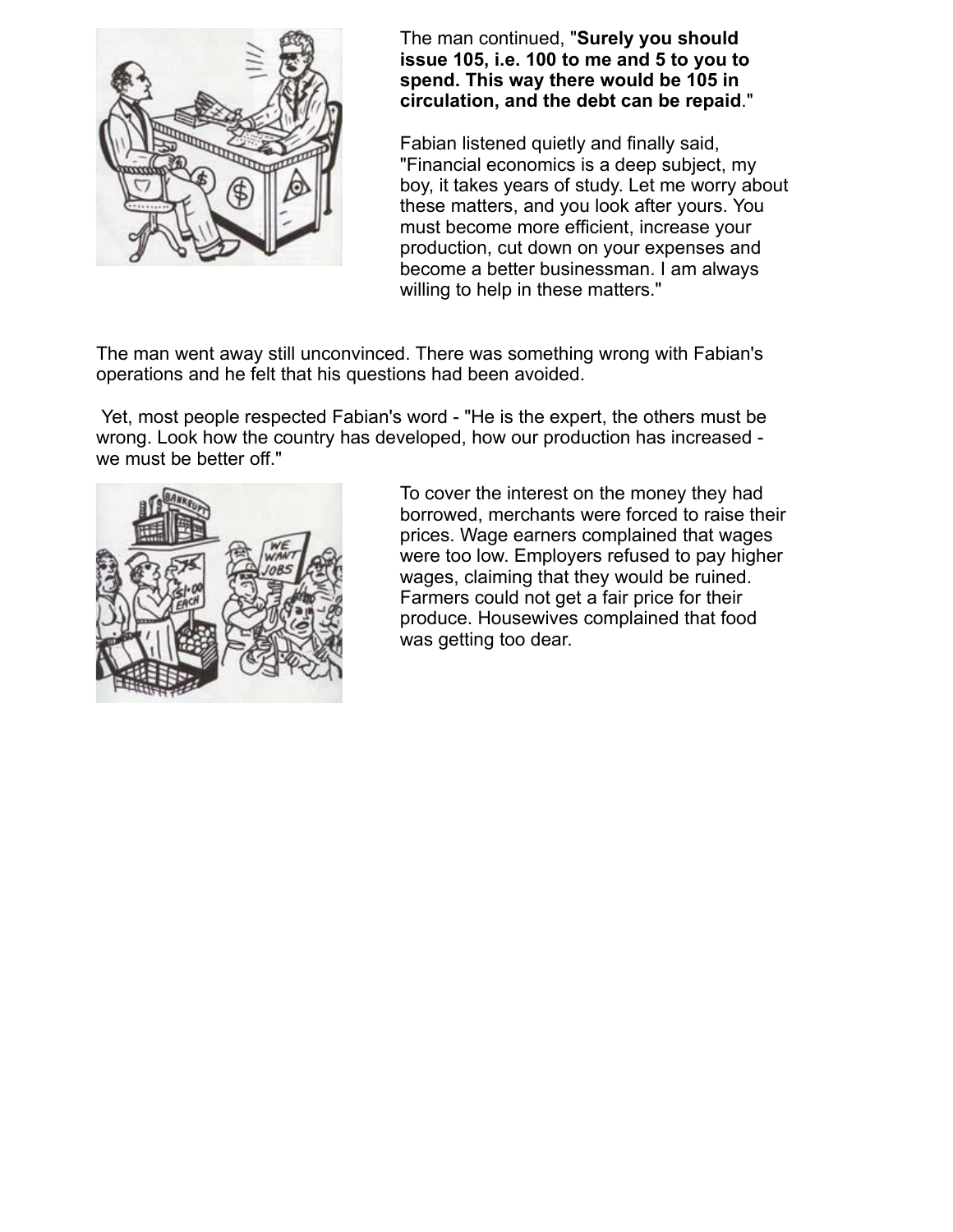And finally some people went on strike, a thing previously unheard of. Others had become poverty stricken and their friends and relatives could not afford to help them**. Most had forgotten the real wealth all around** - the fertile soils, the great forests, the minerals and cattle**. They could think only of the money which always seemed so scarce. But they never questioned the system.** They believed the Government was running it.

A few had pooled their excess money and formed "lending" or "finance" companies. They could get 6% or more this way, which was better than the 3% Fabian paid, but they could only lend out money they owned - they did not have this strange power of being able to create money out of nothing by merely writing figures in books.

These finance companies worried Fabian and his friends somewhat, so they quickly set up a few companies of their own. Mostly, they bought the others out before they got going. In no time, all the finance companies were owned by them, or under their control.

The economic situation got worse. The wage earners were convinced that the bosses were making too much profit. The bosses said that their workers were too lazy and weren't doing an honest day's work, **and everyone was blaming everyone else.The Governors could not come up with an answer** and besides, **the immediate problem seemed to be to help the poverty stricken.** 



They started up welfare schemes and made laws forcing people to contribute to them. This made many people angry - they believed in the old-fashioned idea of helping one's neighbour by voluntary effort.

"**These laws are nothing more than legalised robbery**. To take something off a person against his will, regardless of the purpose for which it is to be used, is no different from stealing."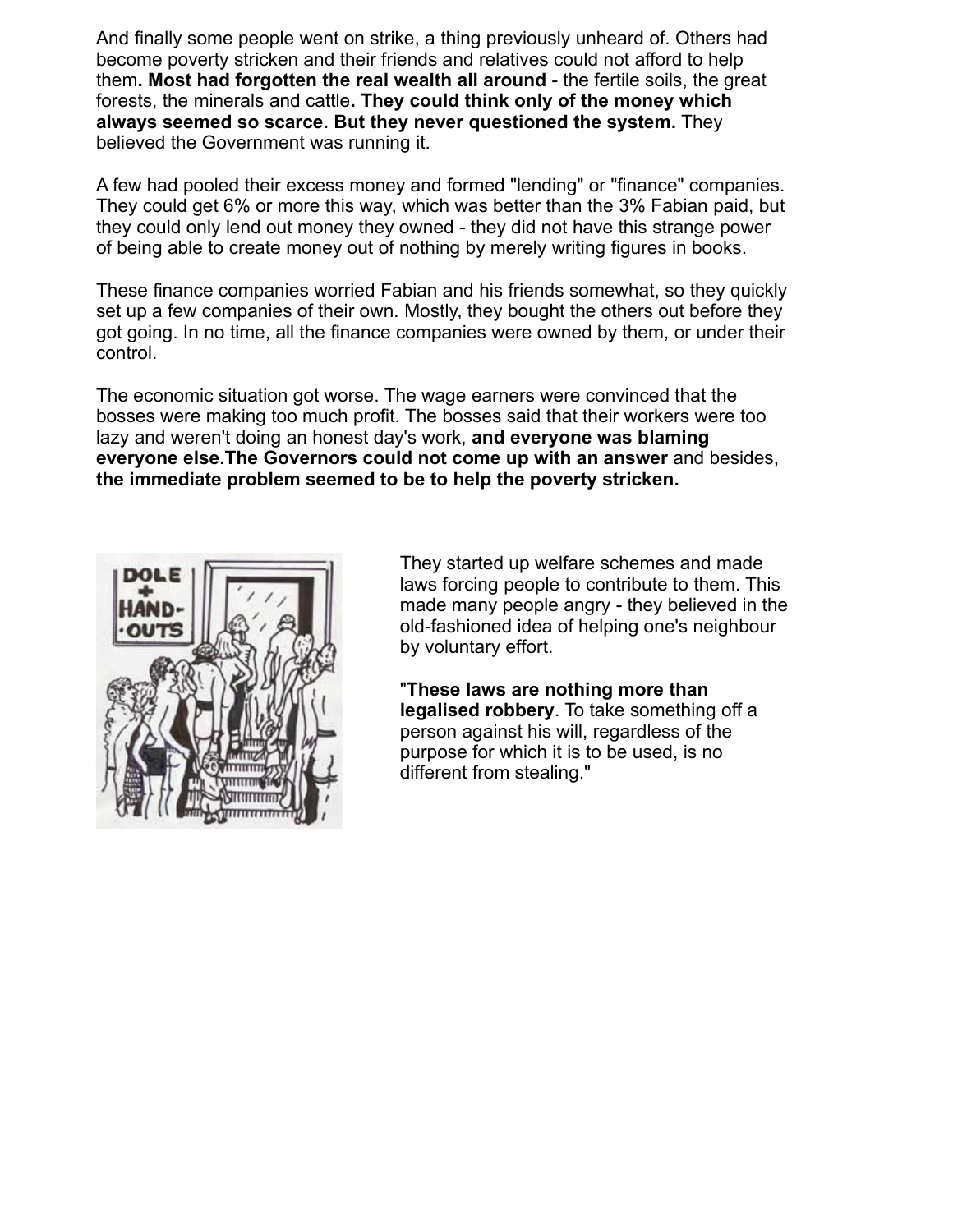But each man felt helpless and was afraid of the jail sentence which was threatened for failing to pay. These welfare schemes gave some relief, but before long the problem was back and more money was needed to cope. The cost of these schemes rose higher and higher and the size of the Government grew.

**Most of the Governors were sincere men trying to do their best. They didn't like asking for more money from their people and finally, they had no choice but to borrow money from Fabian and his friends. They had no idea how they were going to repay.** Parents could no longer afford to pay teachers for their children. They couldn't pay doctors. And transport operators were going out of business.

One by one the government was forced to take these operations over. Teachers, doctors and many others became public servants.

Few obtained satisfaction in their work. They were given a reasonable wage, but they lost their identity. They became small cogs in a giant machine.

There was no room for personal initiative, little recognition for effort, their income was fixed and advancement came only when a superior retired or died.



In desperation, the governors decided to seek Fabian's advice. **They considered him very wise and he seemed to know how to solve money matters**. He listened to them explain all their problems, and finally he answered, "Many people cannot solve their own problems - they need someone to do it for them. Surely you agree that most people have the right to be happy and to be provided with the essentials of life. One of our great sayings is "all men are equal" - is it not?"

Well, the only way to balance things up is to take the excess wealth from the rich and give it to the poor. Introduce a system of taxation. The more a man has, the more he must pay. Collect taxes from each person according to his ability, and give to each according to his need. Schools and hospitals should be free for those who cannot afford them …"

**He gave them a long talk on high sounding ideals and finished up with, "Oh, by the way, don't forget you owe me money**. You've been borrowing now for quite some time. The least I can do to help, is for you to just to pay me the interest. We'll leave the capital debt owing, just pay me the interest."

They went away, and without giving Fabian's philosophies any real thought, they introduced the graduated income tax - the more you earn, the higher your tax rate. No one liked this, but they either paid the taxes or went to jail.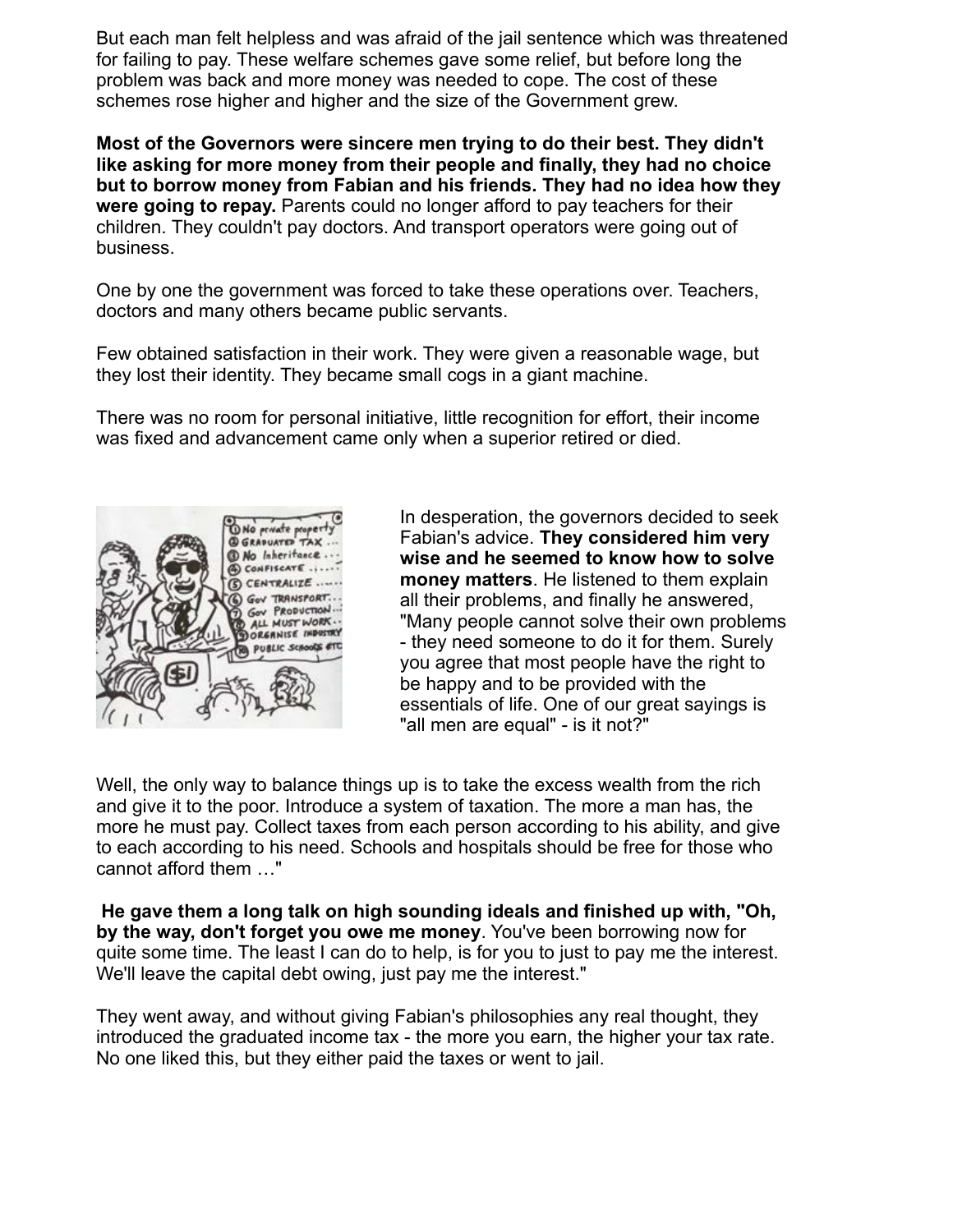

Merchants were forced once again to raise their prices. Wage earners demanded higher wages forcing many employers out of business, or to replace men with machinery. This caused additional unemployment and forced the Government to introduce further welfare and handout schemes.

Tariffs and other protection devices were introduced to keep some industries going just to provide employment. **A few people wondered if the purpose of the production was to produce goods or merely to provide employment.**

As things got worse, they tried wage control, price control, and all sorts of controls. The Government tried to get more money through sales tax, payroll tax and all sorts of taxes. Someone noted that from the wheat farmer right through to the housewife, there were over 50 taxes on a loaf of bread.

"Experts" arose and some were elected to Government, but after each yearly meeting they came back with almost nothing achieved, except for the news that taxes were to be "restructured", but overall the total tax always increased.

Fabian began to demand his interest payments, and a larger and larger portion of the tax money was being needed to pay him.



Then came party politics - the people started arguing about which group of Governors could best solve the problems. They argued about personalities, idealism, party labels, everything except the real problem. The councils were getting into trouble.

In one town the interest on the debt exceeded the amount of rates which were collected in a year. Throughout the land the unpaid interest kept increasing interest was charged on unpaid interest.

Gradually much of the real wealth of the country came to be owned or controlled by Fabian and his friends and with it came greater control over people. However, the control was not yet complete. They knew that the situation would not be secure until every person was controlled.

Most people opposing the systems could be silenced by financial pressure, or suffer public ridicule. **To do this Fabian and his friends purchased most of the newspapers, T.V. and radio stations** and he carefully selected people to operate them. Many of these people had a sincere desire to improve the world, but they never realised how they were being used. **Their solutions always dealt with the effects of the problem, never the cause.**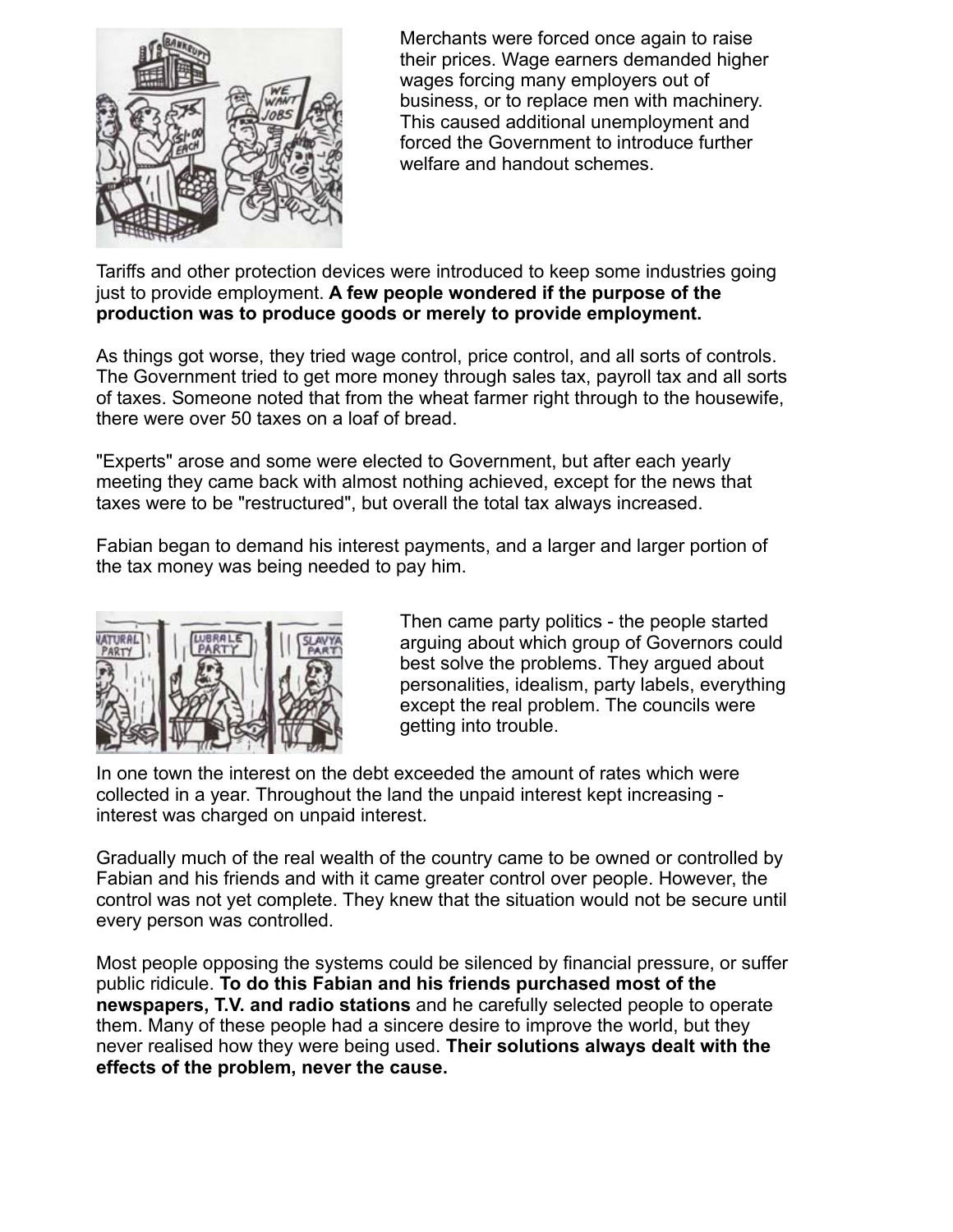

There were several different newspapers one for the right wing, one for the left wing, one for the workers, one for the bosses, and so on. It didn't matter much which one you believed in, so long as you didn't think about the real problem.

Fabian's plan was almost at its completion the whole country was in debt to him. Through education and the media, he had control of people's minds. They were able to think and believe only what he wanted them to.

**After a man has far more money than he can possibly spend for pleasure, what is left to excite him? For those with a ruling class mentality, the answer is power -** raw power over other human beings. The idealists were used in the media and in Government, but the real controllers that Fabian sought were those of the ruling class mentality.

Most of the goldsmiths had become this way. They knew the feeling of great wealth, but it no longer satisfied them. They needed challenge and excitement, and **power over the masses was the ultimate game**.

They believed they were superior to all others. "It is our right and duty to rule. The masses don't know what is good for them. They need to be rallied and organised. To rule is our birthright."

Throughout the land Fabian and his friends owned many lending offices. True, they were privately and separately owned. In theory they were in competition with each other, but in reality they were working very closely together. After persuading some of the Governors, they set up an institution which they called the **Money Reserve Centre**. They didn't even use their own money to do this - they created credit against part of the money out of the people's deposits.



**This Institution gave the outward appearance of regulating the money supply and being a Government operation, but strangely enough, no Governor or public servant was ever allowed to be on the Board of Directors.**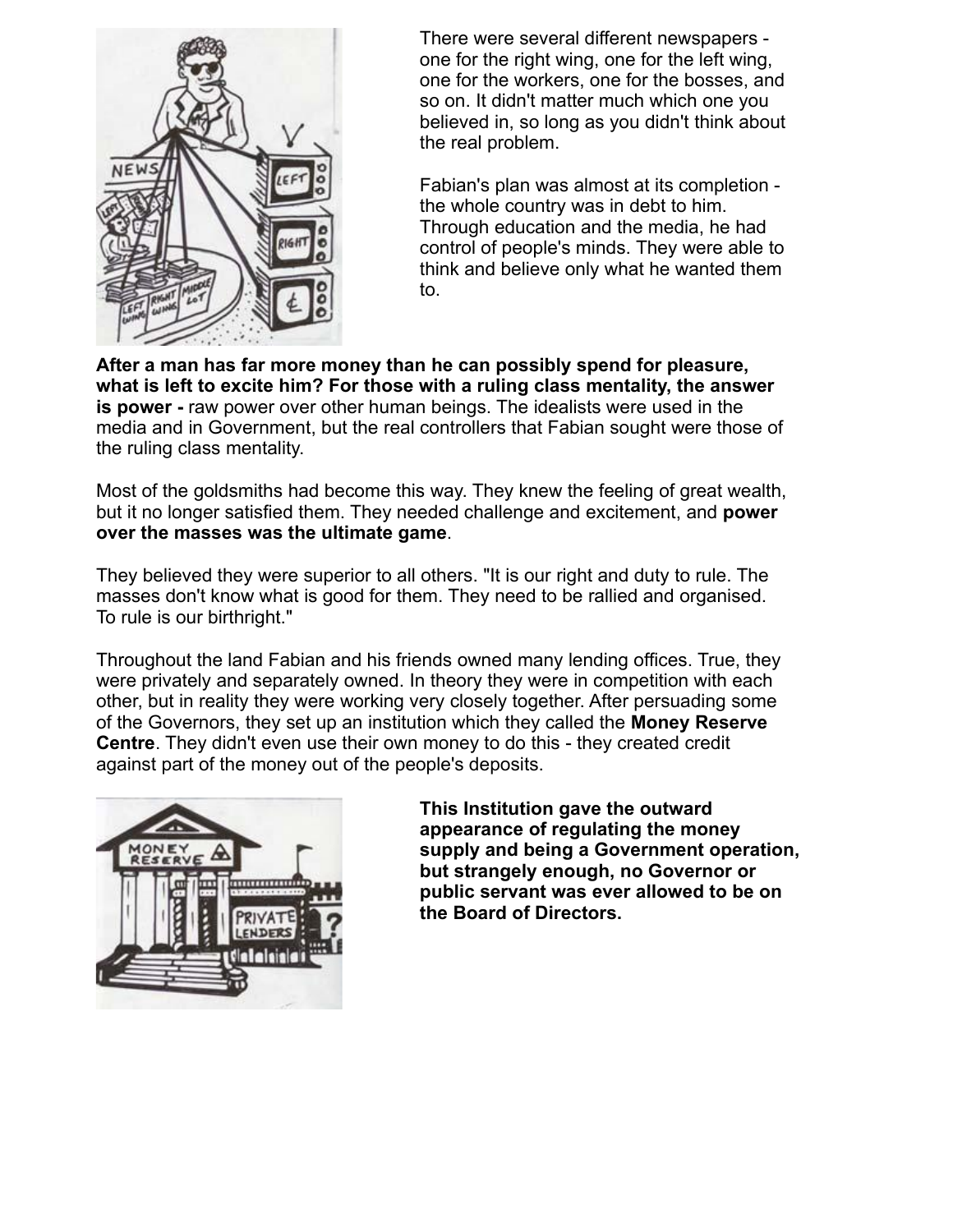The Government no longer borrowed directly from Fabian, but began to use a system of I.O.U.'s to the Money Reserve Centre. The security offered was the estimated revenue from next year's taxes. **This was in line with Fabian's plan removing suspicion from himself to an apparent Government operation**. Yet, behind the scenes, he was still in control.

Indirectly, Fabian had such control over the Government that they were forced to do his bidding. He boasted**, "Let me control the nation's money and I care not who makes its laws."** It didn't matter much which group of Governors were elected. Fabian was in control of the money, the life blood of the nation.

The Government obtained the money, but interest was always charged on every loan. More and more was going out in welfare and handout schemes, and it was not long before the Government found it difficult to even repay the interest, let alone the capital.

And yet there were people who still asked the question, "Money is a man-made system. Surely it can be adjusted to serve, not to rule?" But these people became fewer and their voices were lost in the mad scrabble for the non-existent interest.

The adminstrations changed, the party labels changed, but the major policies continued. Regardless of which Government was in "power", Fabian's ultimate goal was brought closer each year. The people's policies meant nothing. They were being taxed to the limit, they could pay no more. Now the time was ripe for Fabian's final move.

10% of the money supply was still in the form of notes and coins. This had to be abolished in such a way as not to arouse suspicion. While the people used cash, they were free to buy and sell as they chose - they still had some control over their own lives.



But it was not always safe to carry notes and coins. Checks were not accepted outside one's local community, and therefore a more convenient system was looked forward to. Once again Fabian had the answer. His organisation issued everyone with a little plastic card showing the person's name, photograph and an identification number.